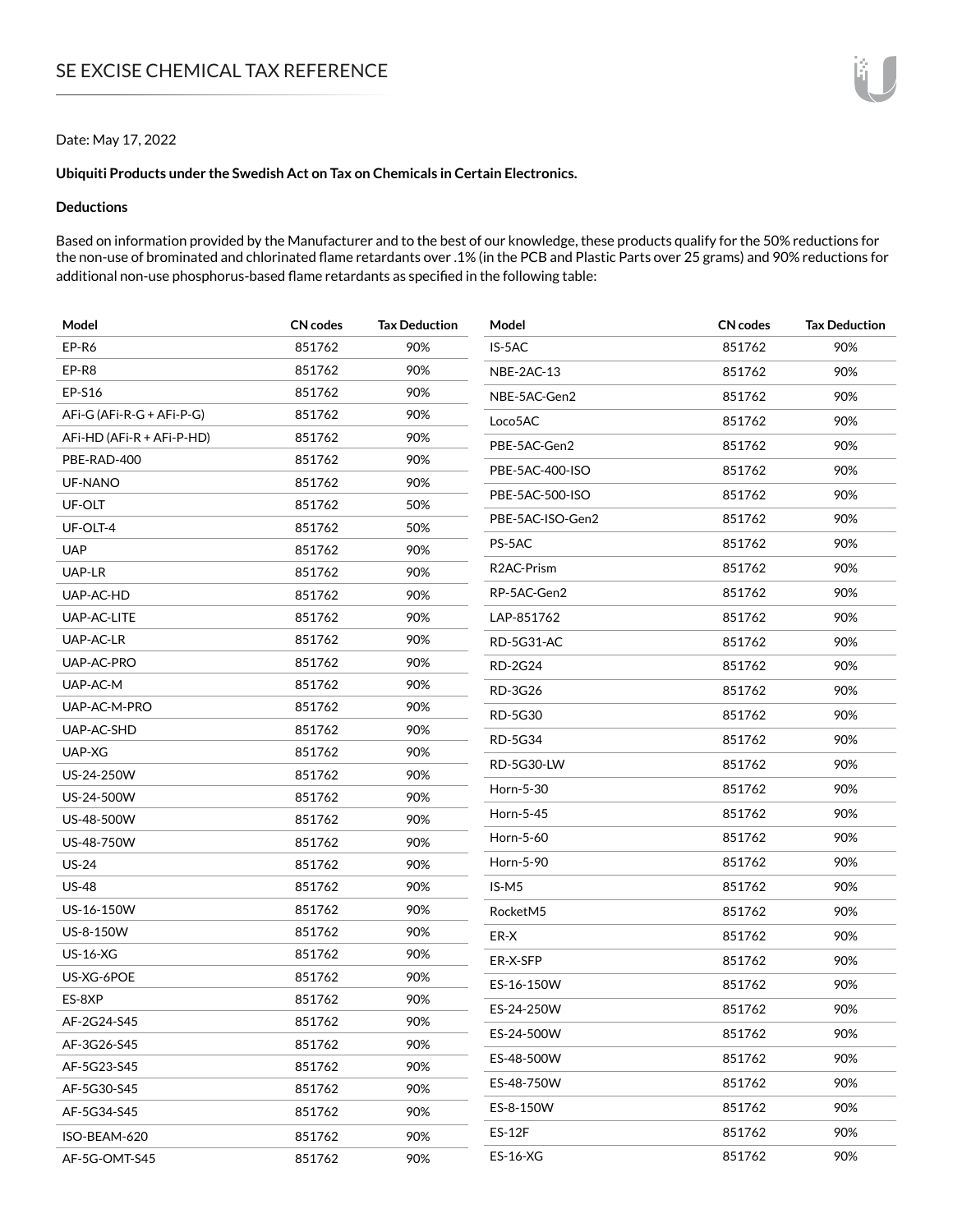## SE EXCISE CHEMICAL TAX REFERENCE

| Model                           | <b>CN</b> codes | <b>Tax Deduction</b> | Model                 | <b>CN</b> codes | <b>Tax Deduction</b> |
|---------------------------------|-----------------|----------------------|-----------------------|-----------------|----------------------|
| IP67CA-RPSMA                    | 851762          | 90%                  | U6-Lite               | 851762          | 90%                  |
| U-POE-af                        | 851762          | 90%                  | U6-LR                 | 851762          | 90%                  |
| U-POE-at                        | 851762          | 90%                  | USW-Pro-48            | 851762          | 90%                  |
| USW-Pro-24-POE                  | 851762          | 50%                  | USW-Pro-24            | 851762          | 90%                  |
| USW-Pro-48-POE                  | 851762          | 50%                  | USW-Aggregation       | 851762          | 90%                  |
| USW-Flex                        | 851762          | 90%                  | USW-Pro-Aggregation   | 851762          | 50%                  |
| USW-Flex-Mini                   | 851762          | 90%                  | AF60                  | 851762          | 90%                  |
| AF-5XHD                         | 851762          | 50%                  | GBE-Plus              | 851762          | 90%                  |
| LTU-Rocket                      | 851762          | 90%                  | ER-4                  | 851762          | 90%                  |
| LTU-Pro                         | 851762          | 50%                  | ETH-SP-G2             | 851762          | 90%                  |
| LTU-LITE                        | 851762          | 50%                  | ACB-ISP               | 851762          | 90%                  |
| ISO-BEAM-16                     | 851762          | 90%                  | UVP-Flex              | 851718          | 90%                  |
| ISO-BEAM-19                     | 851762          | 90%                  | UAP-AC-IW             | 851762          | 90%                  |
| NS-5ACL                         | 851762          | 90%                  | UAP-nanoHD            | 851762          | 90%                  |
| NS-5ACL                         | 851762          | 90%                  | UAP-IW-HD             | 851762          | 90%                  |
| PBE-5AC-500                     | 851762          | 90%                  | UAP-FlexHD            | 851762          | 90%                  |
| PBE-5AC-620                     | 851762          | 90%                  | <b>UBB</b>            | 851762          | 90%                  |
| R5AC-Lite                       | 851762          | 90%                  | <b>GBE</b>            | 851762          | 90%                  |
| NBE-M2-13                       | 851762          | 90%                  | UXG-Pro               | 851762          | 50%                  |
| <b>NBE-M5-16</b>                | 851762          | 90%                  | U-LTE                 | 851762          | 90%                  |
| BulletM2-HP                     | 851762          | 90%                  | USW-Industrial        | 851762          | 90%                  |
| locoM5                          | 851762          | 90%                  | USW-16-PoE            | 851762          | 90%                  |
| M <sub>2</sub>                  | 851762          | 90%                  | USW-24-PoE            | 851762          | 90%                  |
| <b>ES-16XP</b>                  | 851762          | 90%                  | USW-48-PoE            | 851762          | 90%                  |
| $SM-SP-40$                      | 851762          | 90%                  | <b>USW-24</b>         | 851762          | 90%                  |
| <b>SM-SW-40</b>                 | 851762          | 90%                  | <b>USW-48</b>         | 851762          | 90%                  |
| AFI-ALN-R                       | 851762          | 90%                  | USW-Flex-XG           | 851762          | 90%                  |
| AFi-ALN (AFi-ALN-R + AFi-ALN-P) | 851762          | 90%                  | USW-Lite-16-PoE       | 851762          | 90%                  |
| UF-Instant                      | 851762          | 90%                  | USW-Enterprise-8-PoE  | 851762          | 90%                  |
| USW-Flex-Utility                | 851762          | 90%                  | USW-Enterprise-24-PoE | 851762          | 50%                  |
| USP-RPS                         | 851762          | 90%                  | USW-Enterprise-48-PoE | 851762          | 90%                  |
| USP-Cable                       | 851762          | 90%                  | USW-EnterpriseXG-24   | 851762          | 50%                  |
| LTU-LR                          | 851762          | 50%                  | <b>UNVR</b>           | 852190          | 50%                  |
| EP-54V-150W                     | 851762          | 90%                  | UNVR-Pro              | 852190          | 90%                  |
| EP-24V-72W                      | 851762          | 90%                  | GBE-LR                | 851762          | 90%                  |
| EP-54V-72W                      | 851762          | 90%                  | <b>AF60-LR</b>        | 851762          | 90%                  |
| AFi-INS-R                       | 851762          | 90%                  | LBE-5AC-LR            | 851762          | 90%                  |
| AFI-INS (AFI-INS-R + AFI-INS-P) | 851762          | 90%                  | LBE-5AC-Gen2          | 851762          | 90%                  |
| UT-Phone-TouchMax               | 851718          | 90%                  | NS-5AC                | 851762          | 90%                  |
| UVP-TouchMax                    | 851718          | 90%                  | PBE-2AC-400           | 851762          | 90%                  |
| UT-Phone-Touch                  | 851718          | 90%                  | LAP-GPS               | 851762          | 90%                  |
| UVP-Touch                       | 851718          | 90%                  | UBB-XG                | 851762          | 90%                  |
| <b>UDM</b>                      | 851762          | 90%                  | USW-Lite-8-PoE        | 851762          | 50%                  |
| UDM-Pro                         | 851762          | 50%                  | USW-Enterprise-48-PoE | 851762          | 90%                  |
| U-LTE-Pro                       | 851762          | 90%                  | AF60-XG               | 851762          | 90%                  |